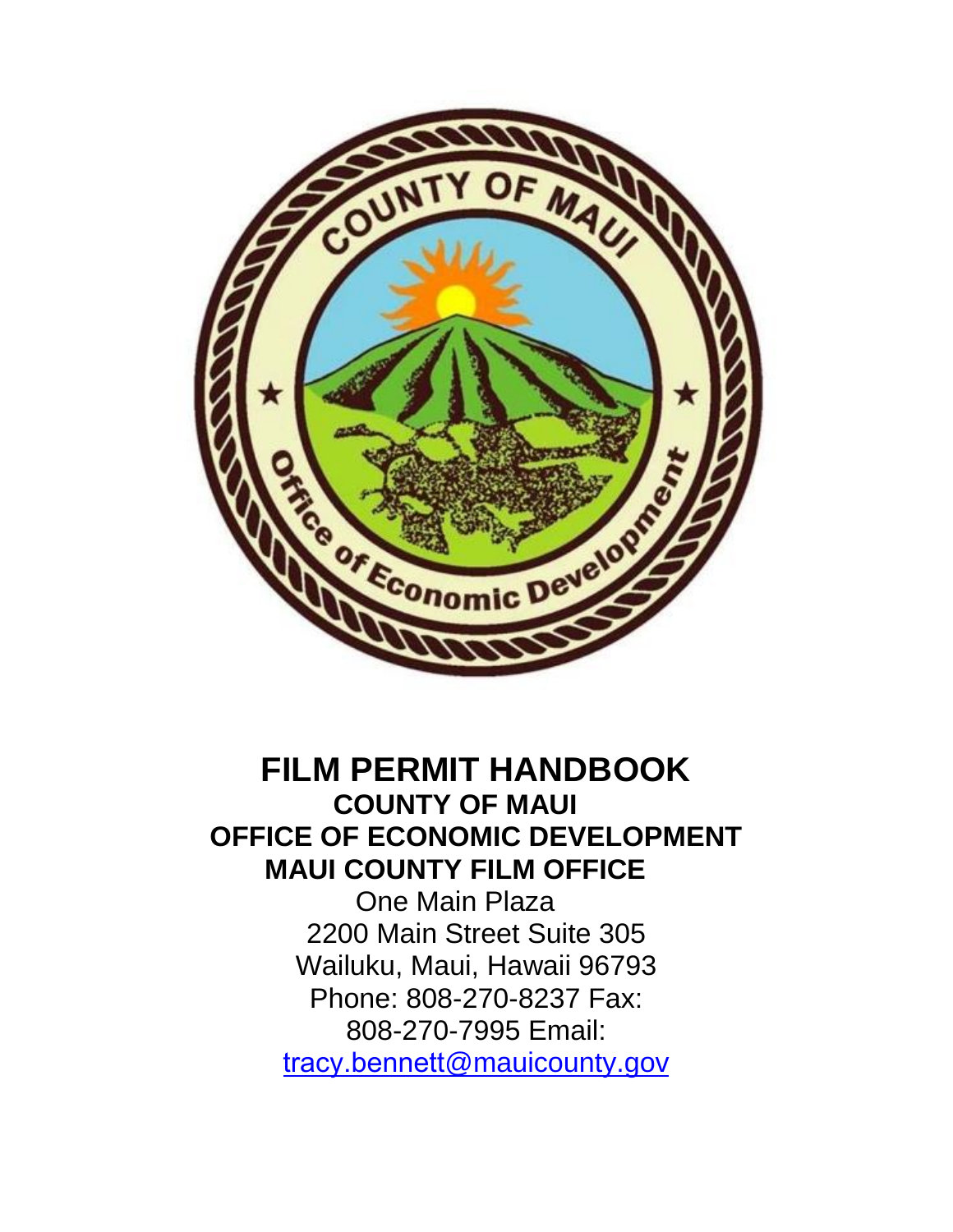

**COUNTY OF MAUI OFFICE OF ECONOMIC DEVELOPMENT** 

One Main Plaza 2200 Main Street Suite 305 Wailuku, Maui, Hawaii 96793 Phone: 808-270-8237 Fax: 808-270-7995

#### **PERMIT INFORMATION**

The Maui County Film Office provides assistance with permitting for federal, state and county jurisdictions within the County of Maui. All production activity that takes place on Maui County rights-of-way requires a film permit. Below is information for County, State and Federal permitting:

*County Permits:* Cover general access to county roads and public areas, including parks and county facilities. Although there are exceptions, most beach parks (the grassy areas fronting sandy beaches) are on county property. Contact the Maui Film Office (see below) for further details.

*County Parks Permits:* Cover any production activities taking place in a county park or recreation area. A fee of \$100 to \$300 per day applies, depending on the activity taking place.

*Historic Districts:* Any filming activity in certain parts of Lahaina, Iao Valley, Wailuku or any other designated historic district must be cleared through the Maui Film Office.

**State Permits:** Cover all sandy beaches, airports, harbors and certain beach parks and any filming of marine activities. Certain roads within Maui County, such as Hana Highway, are also under state jurisdiction. Contact the State of Hawaii Film Office (see below) for further details.

*Federal Permits:* Cover any production activity within Haleakala National Park and the Kipahulu area.

## **TRAFFIC ASSISTANCE AND STREET CLOSURES**

Each request is reviewed on a case-by-case basis. It is highly recommended you work through the Maui Police Department to assist with coordination of projects of this nature. Depending on the activity, you are usually required to post adequate signs and safety aids several days in advance and hire special duty police officers to facilitate traffic flow. You may be required by permit to obtain a special duty police officer or may want a police presence during filming.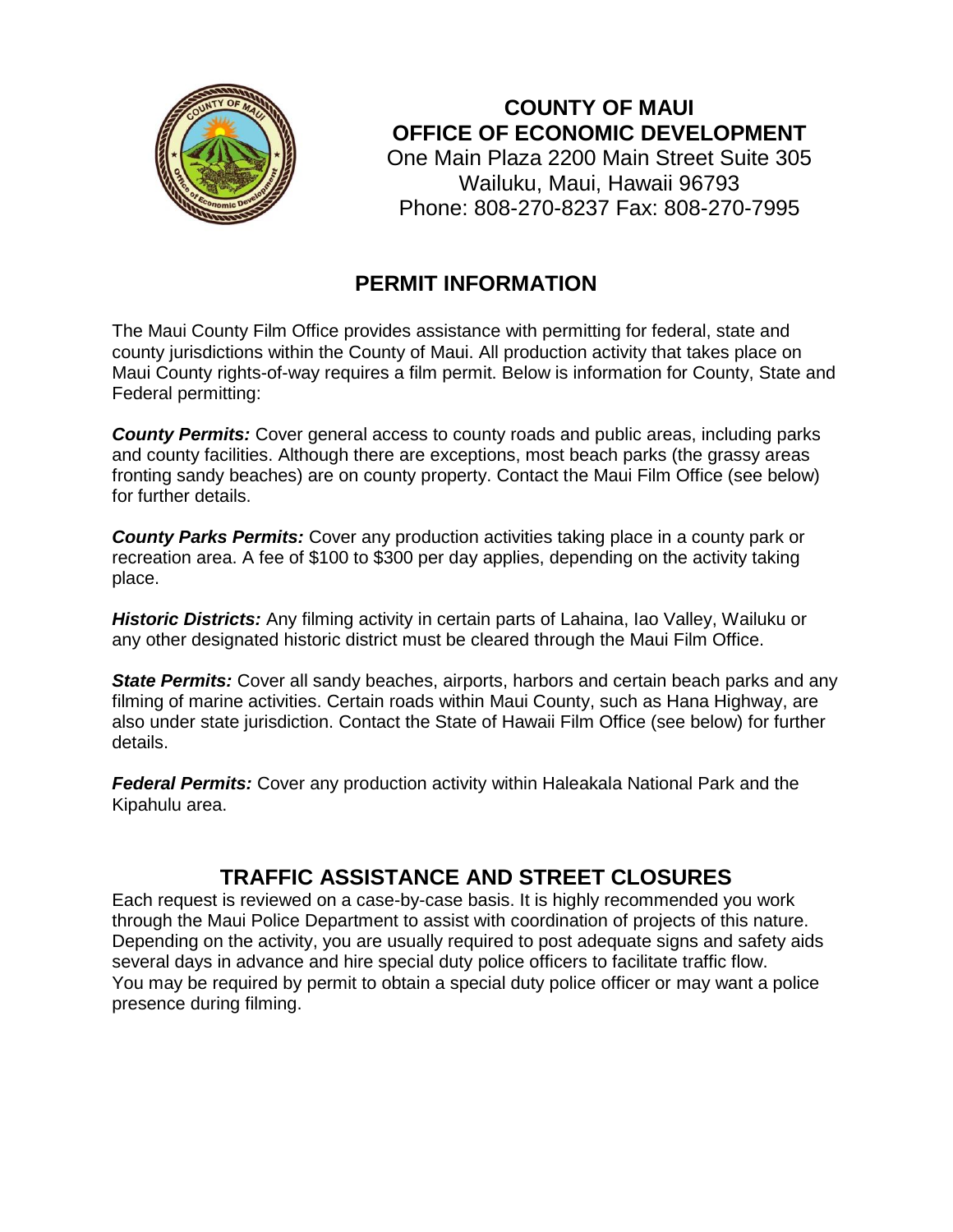

**COUNTY OF MAUI OFFICE OF ECONOMIC DEVELOPMENT** 

One Main Plaza 2200 Main Street Suite 305 Wailuku, Maui, Hawaii 96793 Phone: 808-270-8237 Fax: 808-270-7995

### **TYPES OF COUNTY PARKS PERMITS**

"Type I Activity" means an activity organized and conducted by the County of Maui. No Fee.

"Type II Activity" means an activity open to the public and co-sponsored by the County of Maui. No Fee

"Type III Activity" means any activity organized and sponsored by any person or nonprofit entity which does not charge an admission to attend the activity. \$50 refundable Custodial Fee.

"Type IV Activity" means an activity organized and sponsored by any nonprofit entity which charges admission to attend the activity. \$50 per park, \$100 refundable Custodial Fee per park area.

"Type V Activity" means activity organized and sponsored by any person or entity for the purpose of carrying on a profit making enterprise. \$300 Fee OR 10% of the gross (whichever is higher) + \$250 refundable Custodial Fee per area.

#### **INSURANCE CERTIFICATE**

The Production Company shall obtain and keep continuously in force for the duration of the Agreement, and any extension thereof, a liability insurance policy or policies providing for coverage of all activities conducted at the Location in amounts of not less than ONE MILLION DOLLARS (\$1,000,000) for bodily injury and ONE HUNDRED THOUSAND DOLLARS (\$100,000) for property damage. Such Insurance policy shall include the County of Maui as a named insured.

- A. In the "Description of Operations/Locations/Vehicles/Special Items" section: "Maui Visitors Bureau, Maui County Film Office & The County of Maui including all of its departments and attached agencies, their officers, employees and agents are named as Additional Insured with respect to the Named Insured filming activities for the project entitled:
- B. In the "Certificate Holder" section:

"County of Maui & The Maui Visitors Bureau" c/o Maui Film Office Office of Economic Development One Main Plaza 2200 Main Street Suite 305 Wailuku, HI 96793

Please send the original Certificate of Insurance for our files.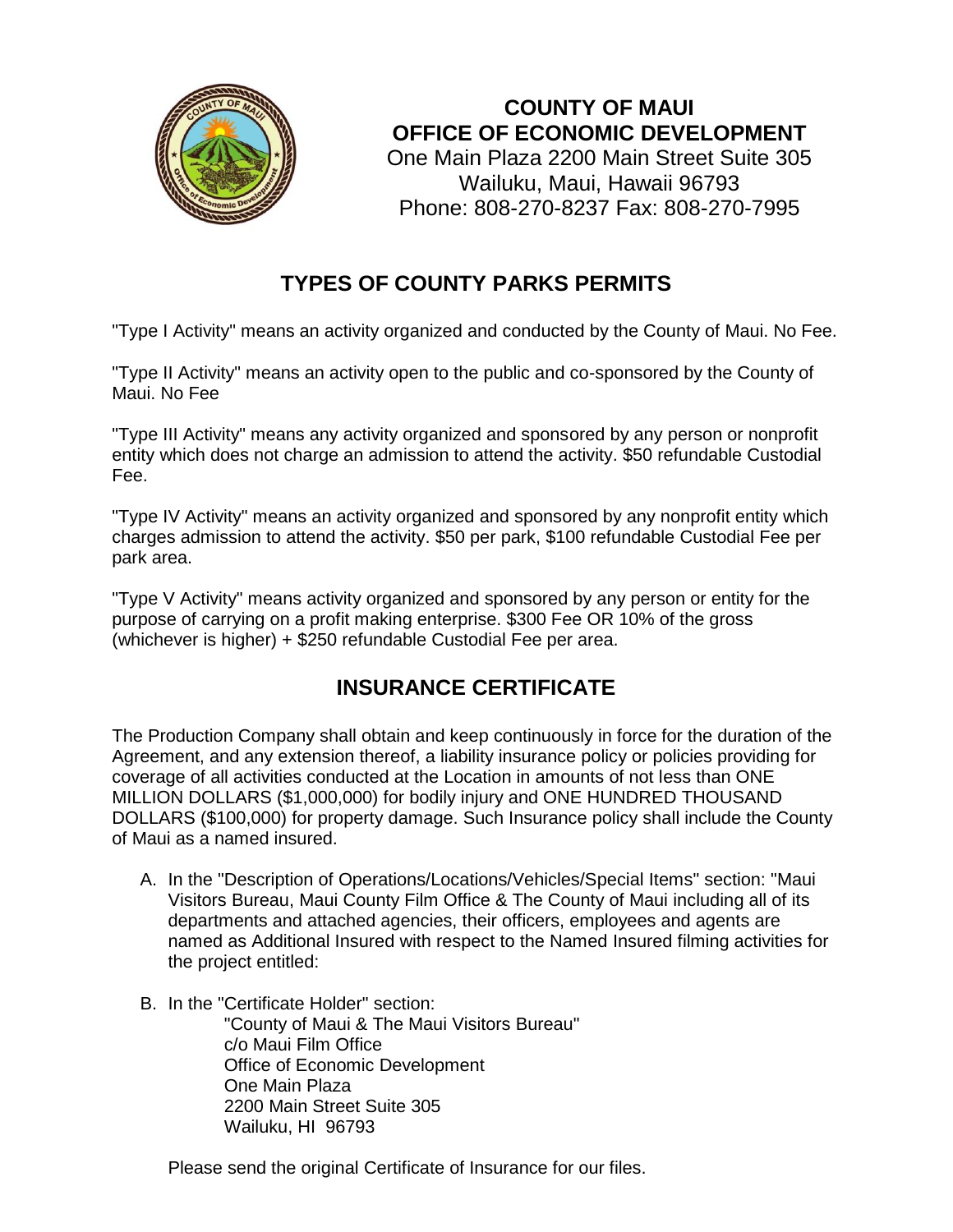

**COUNTY OF MAUI OFFICE OF ECONOMIC DEVELOPMENT** 

One Main Plaza 2200 Main Street Suite 305 Wailuku, Maui, Hawaii 96793 Phone: 808-270-8237 Fax: 808-270-7995

#### **GENERAL CONDITIONS**

- 1. The permit is valid only for County agency-administered areas. For State and Federal areas, a permit from the appropriate government agency is required. Private areas require permission from the land owner or his/her agent.
- 2. The applicant shall indemnify and hold harmless the County, its officers and employees and agents from claims, costs and liabilities for injury to or death of any person or for damage to any property arising out of, or in any way connected with the use of State areas by the applicant, his/its agents and/or employees.
- 3. The permit shall be valid only for the locations, dates, and times indicated thereon. Any changes or extensions to the location, dates and times must have **prior** approval from the Maui Film Office of the Office of Economic Development and/or the County Parks and Recreation Department which administers the area.
- 4. The applicant shall, at all times, while filming activities are taking place, have a contact person on site available to County personnel to ensure compliance with all conditions of this permit.
- 5. Access to the area will be provided over any adjacent/abutting private property for County personnel before, during and after filming.
- 6. Public passage over those public areas being used by the applicant shall be allowed at all times.
- 7. The applicant, its Hawaii representative or agent shall be jointly and severally liable for any damages, penalties, or fines incurred from the production. The applicant, its Hawaii representative or agent shall also be responsible for clean-up and restoration of areas used.
- 8. The applicant shall comply with all applicable statutes, ordinances, rules and regulations of the Federal, State and County governments, including but not limited to those relating to noise, air and water pollution, and public health safety.
- 9. The applicant, while on location, shall adhere to County traffic and parking regulations in order to minimize inconveniencing the surrounding community and the public-at-large.
- 10. The applicant shall be responsible for all appropriate security measures for both the public and the filming company and cast while on location.
- 11. Weekend and holiday filming which impacts the general public (particularly at popular sites) is highly discouraged.